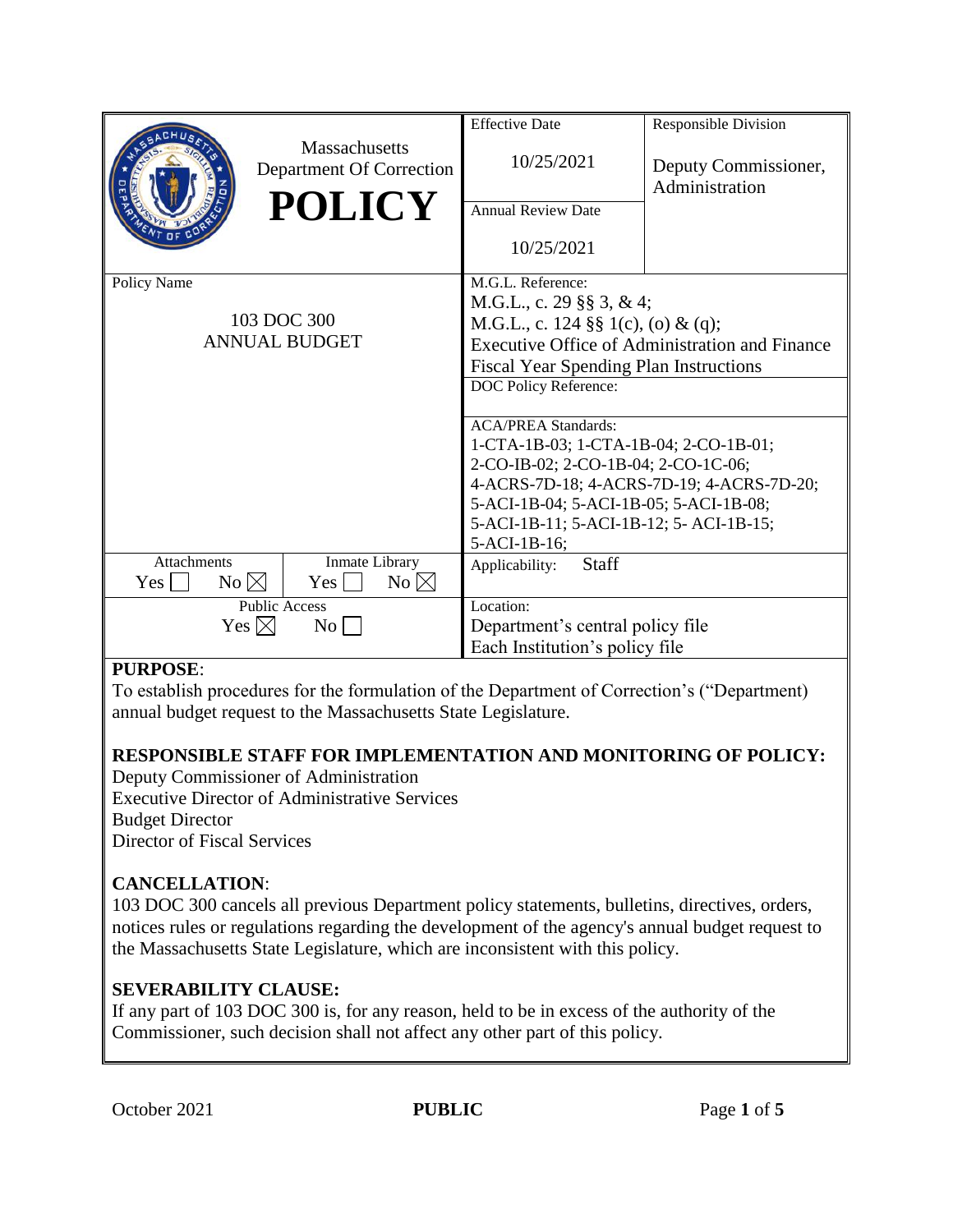# **TABLE OF CONTENTS**

| 300.01 | <b>Establishment of Annual Budget</b>                        |                |
|--------|--------------------------------------------------------------|----------------|
| 300.02 | Planning the Development of Preliminary Budget Request       | 3              |
| 300.03 | Schedule for Development and Review of Annual Budget Request | 3              |
| 300.04 | <b>Revision to Annual Budget Request</b>                     | $\overline{4}$ |
| 300.05 | <b>Supplement and Deficiency Budget Requests</b>             | 5              |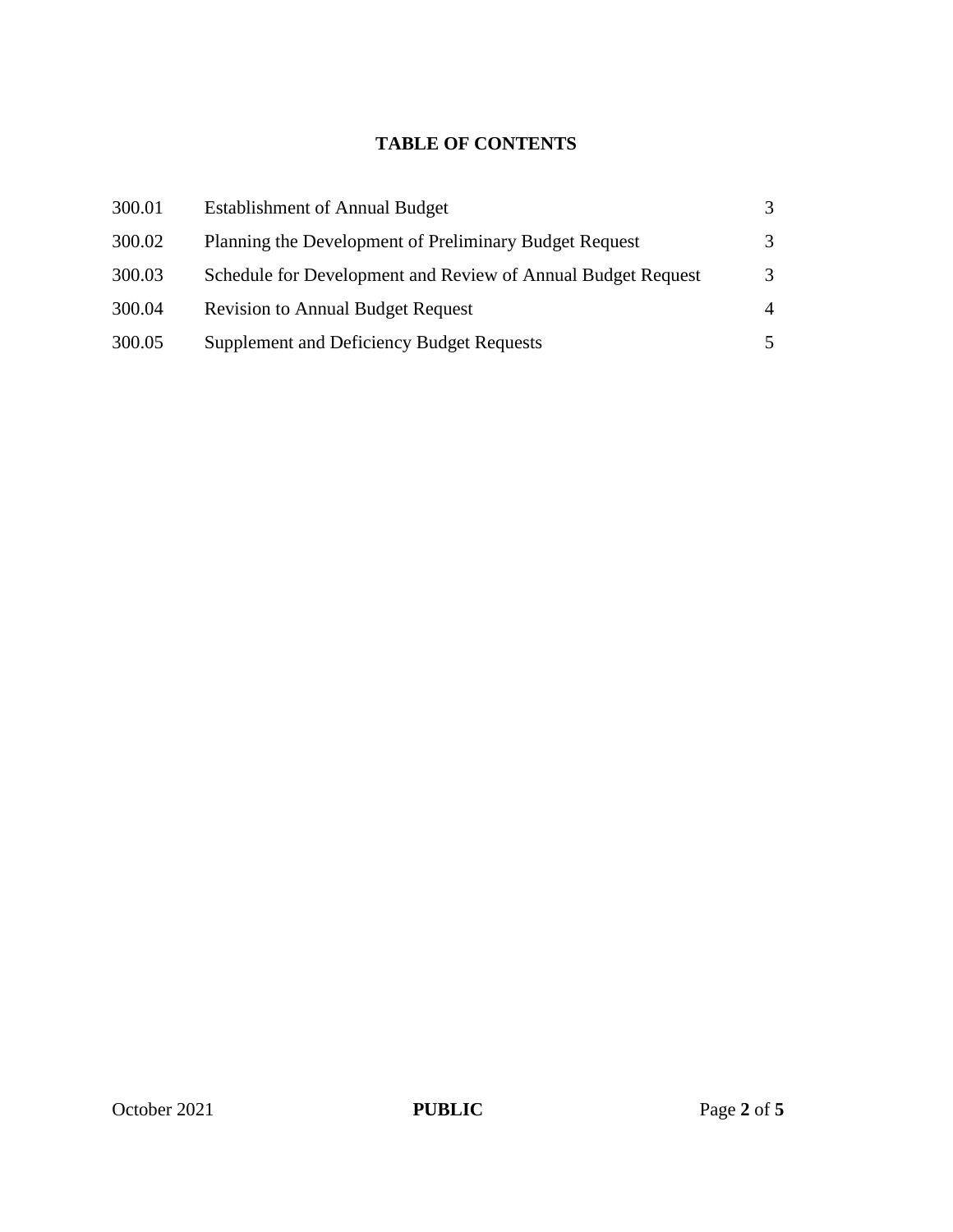#### **300.01 ESTABLISHMENT OF ANNUAL BUDGET REQUEST**

The Department shall initiate the development of budget priorities at least nine (9) months prior to the beginning of a given fiscal year.

### **300.02 PLANNING THE DEVELOPMENT OF PRELIMINARY BUDGET REPORT**

The development of preliminary budget requests shall result from an examination of the Department's Planning Document. Those individuals responsible for developing the preliminary budget requests (i.e. Superintendents, Division Heads, etc.) shall ensure that the following steps have been incorporated in the planning process (Superintendents, Division Heads, etc. shall solicit and document input from the appropriate institution/division staff throughout the budget process):

- 1. Analyze the current and projected population served by the institution/division including the number of clients served, age range, time to be served, the extent of client programmatic and custodial needs and other pertinent background information;
- 2. Identify by function and by priority ranking all program components, the goals of each component and the objective necessary to meet these goals. Program components may include such functions as administration, security, treatment programs, academic and vocational education programs, health services, transportation services, food services, inmate job programs, institution maintenance, etc. Examination of each function or program component shall include an assessment of the adequacy of physical space, staff complement, program materials and equipment, etc.

All budget request proposals shall be reviewed on their merits and be ranked by priority for incorporation into the Department's budget request.

#### **300.03 SCHEDULE FOR DEVELOPMENT AND REVIEW OF ANNUAL BUDGET REQUEST**

The budget office shall initiate the annual budget process at least nine (9) months prior to the beginning of each fiscal year.

1. The Budget Office, in conjunction with the Fiscal Services Office, shall meet with each Superintendent/Division Head (and additional staff at the Superintendent's/Division Head's discretion) at the start of each fiscal year. This meeting shall be documented by both, the Budget Office and Fiscal Services Office, and forwarded to each Superintendent/Division Head for accuracy. These meetings are conducted to provide an opportunity for each Institution/Division to discuss various funding issues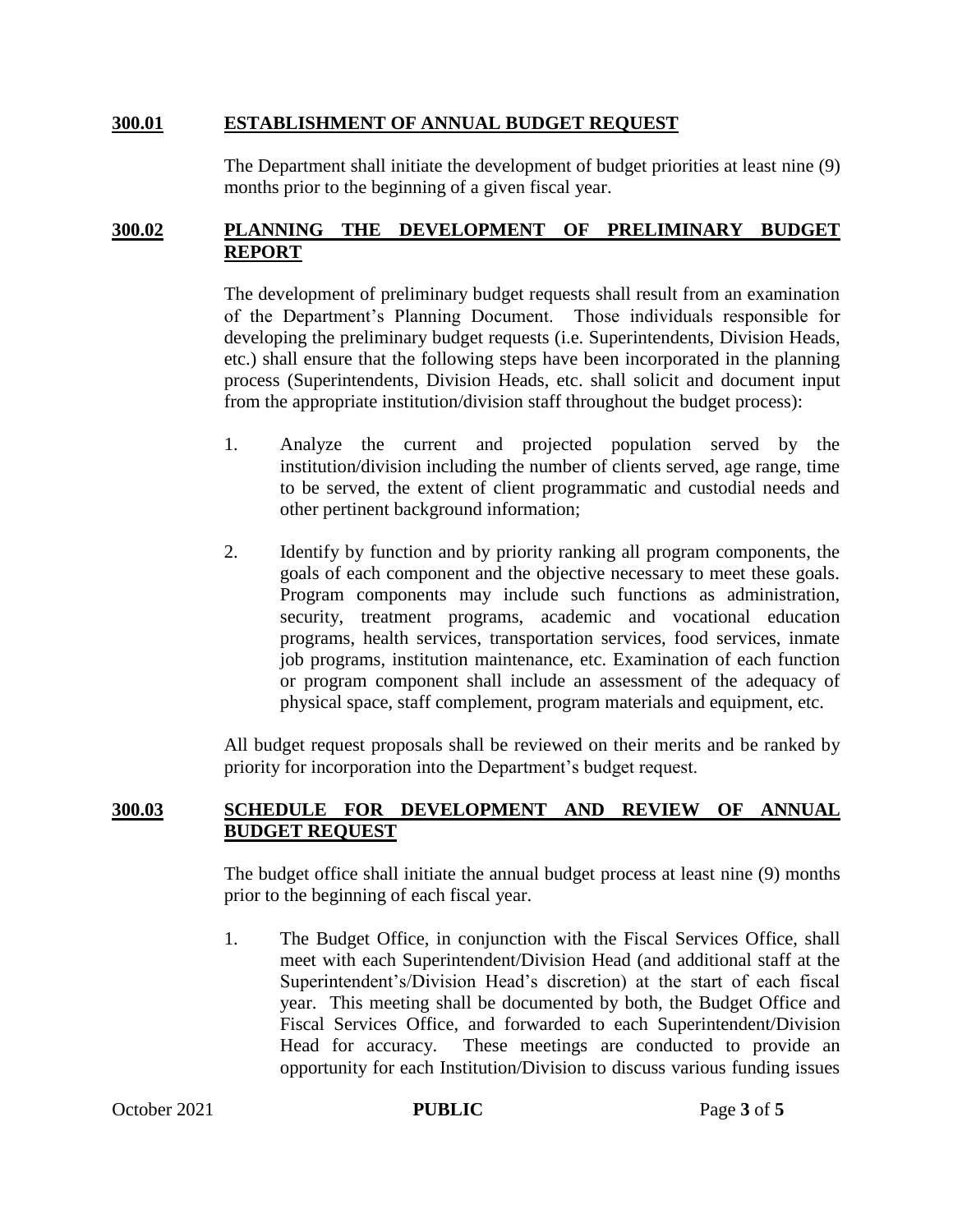that may involve their respective area in the Department.

- 2. Fiscal Services, with consultation from the respective Superintendent/Division Head, shall submit budget requests/requirements to the budget office for the development of a preliminary budget request.
- 3. The budget office shall review each request and then prepare its recommendation for review by the Commissioner and Deputy Commissioner.
- 4. The budget office shall complete budget forms distributed by the Executive Office of Administration and Finance  $(A \& F)$ , through the Fiscal Affairs Division, using approved budget requests.
- 5. The budget office shall consolidate all budget requests for institutions/divisions funded from the consolidated facilities account, 8900-0001, into one budget request.
- 6. The budget office and Fiscal Services Office shall distribute documentation to Superintendents/Division Heads informing them of their approved budget allocation upon receipt of funding for the respective fiscal year.

### **300.04 REVISION TO ANNUAL BUDGET REQUEST**

- 1. Revision to an appropriation account's budget request may be necessary in certain situations where the fiscal needs have changed due to policy decisions or economic factors which are beyond the control of the Superintendent/Division Head and were not evident at the time the budget request was developed. The Budget Office and Fiscal Services Office shall meet with each Superintendent/Division Head, at least once annually, to discuss the current year and any possible revisions that may be required. These meetings shall be documented by the Budget Office and Fiscal Services Office and forwarded to each Superintendent/Division Head for accuracy. Some examples of factors that may require a budget revision are:
	- a. Changes in court commitment trends;
	- b. Implementation of mandatory sentencing legislation;
	- c. External price increases;
	- d. Negotiation of collective bargaining agreements;
	- e. Change in mission for a particular state correctional institution.